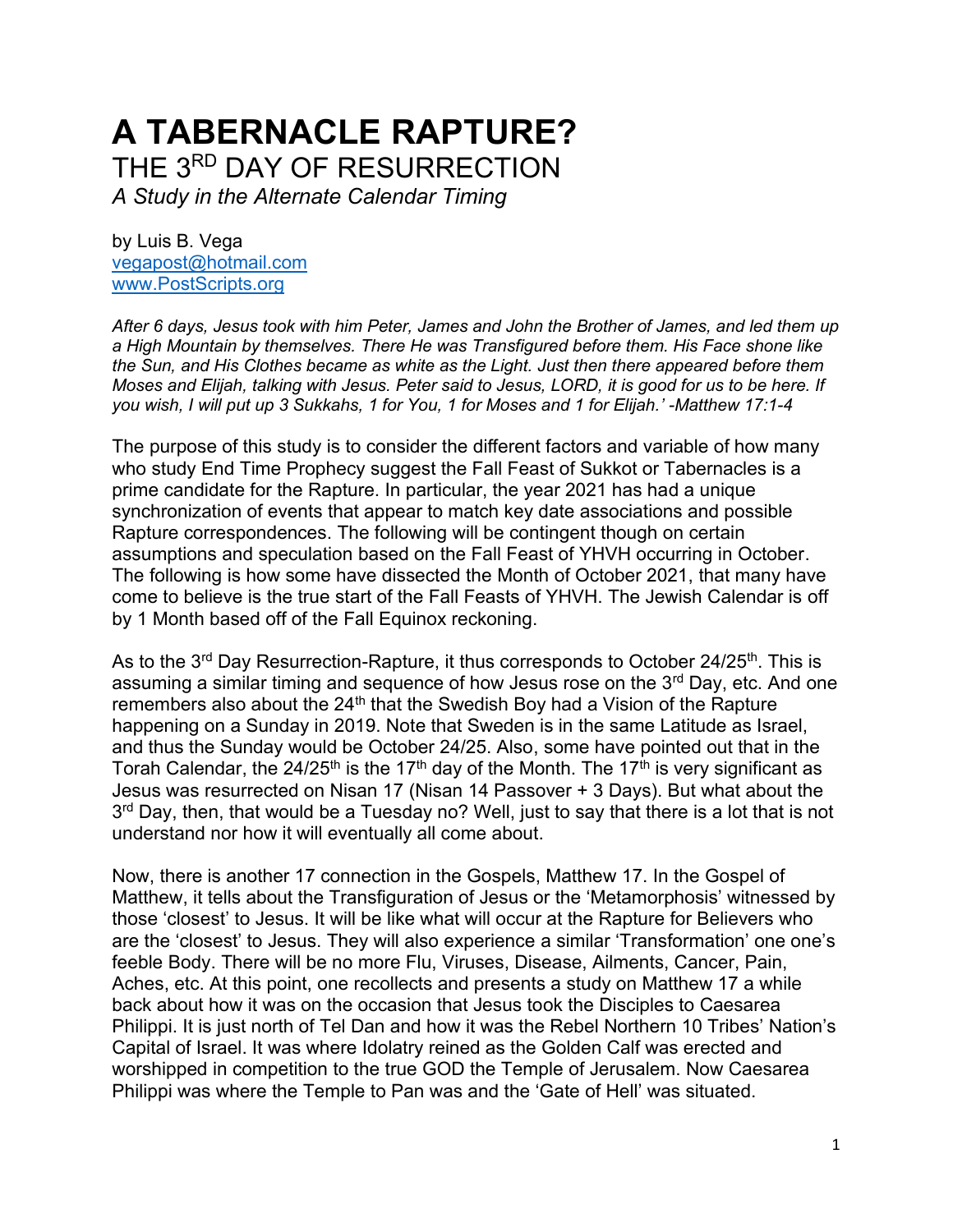### **A Coming Transfiguration**

This is where Peter professed that Jesus was the Christ and that then Jesus stated that the Gates of Hell would not have Power nor Authority over the Church to come on Earth. But what one contends as other do, but a few, is that this was the occasion thereafter when Jesus took Peter, James and John to the Mountain of Transfiguration that came next in the sequence of events. And what 'Mountain' was there by chance?

Before one gets to this Rapture association during a Feast of Tabernacles, here below is how some consider the possible timing of the Rapture Window during Tabernacles or Sukkot of October 2021. It was determined that the New Moon of October 7, which would be the 1st Month of the Jewish Civil Calendar did not reach 1% until October 8/9 day, in Jerusalem. So, from Sundown on the 8/9th in Jerusalem was the Start of the 'Observed' 7<sup>th</sup> Month, Tishri. Then the Fall Feasts of YHVH Day Counts are as follows.

|              | - Yom Teruah Day 1 OCT 8/9th Day of Awe 1  |
|--------------|--------------------------------------------|
|              | - Yom Teruah Day 2 OCT 9/10th Day of Awe 2 |
| - Day of Awe | OCT 10/11th Day of Awe 3                   |
| - Day of Awe | OCT 11/12th Day of Awe 4                   |
| - Day of Awe | OCT 12/13th Day of Awe 5                   |
| - Day of Awe | OCT 13/14th Day of Awe 6                   |
| - Day of Awe | OCT 14/15th Day of Awe 7                   |
| - Day of Awe | OCT 15/16th Day of Awe 8                   |
| - Day of Awe | OCT 16/17th Day of Awe 9                   |
| - Yom Kippur | OCT 17/18th Day of Awe 10                  |

*TABERNACLES (7 Days) as in Creation Week, etc.*

| - Sukkot day 1  | <b>OCT 22/23th (15th Day)</b>                                                                                          |
|-----------------|------------------------------------------------------------------------------------------------------------------------|
| - Sukkot day 2  | <b>OCT 23/24th</b>                                                                                                     |
| - Sukkot day 3  | OCT 24/25th (3rd Day) Jesus went up in secret to the Feast.<br>Note: 17th day of Nisan was when Jesus rose on 3rd Day. |
| - Sukkot day 4  | <b>OCT 25/26th</b>                                                                                                     |
| - Sukkot day 5  | <b>OCT 26/27th</b>                                                                                                     |
| - Sukkot day 6  | <b>OCT 27/28th</b>                                                                                                     |
| - Sukkot day 7  | <b>OCT 28/29th</b>                                                                                                     |
| - Great 8th Day | OCT 29/30 Shemini Atzerets                                                                                             |

*- Day 9th OCT 30/31 Simchat Torah (Halloween)*

Will the Rapture thus occur sometime during this year's Tabernacle Feast? That will remain to be seen. But the Rapture inference of a 'Transfiguration' during a Tabernacle Time did occur. Where? On the Mount of Transfiguration. It so happens that Caesarea Philippi, where Jesus took the Disciples is at the base of Mount Hermon some 6 miles away. It is there were the 200 Watcher or Fallen Angels conspired in the days of Enoch to Genetically mix or pollute the 'DAN 'of Humanity through Human Women. And one knows or understands that Enoch is the Type of the Bride that was 'Taken' before the Flood of Noah. So, in the pattern of Chuck Miller, one did a Name-Word-Association of all those 6 Men present there and their Name's meaning.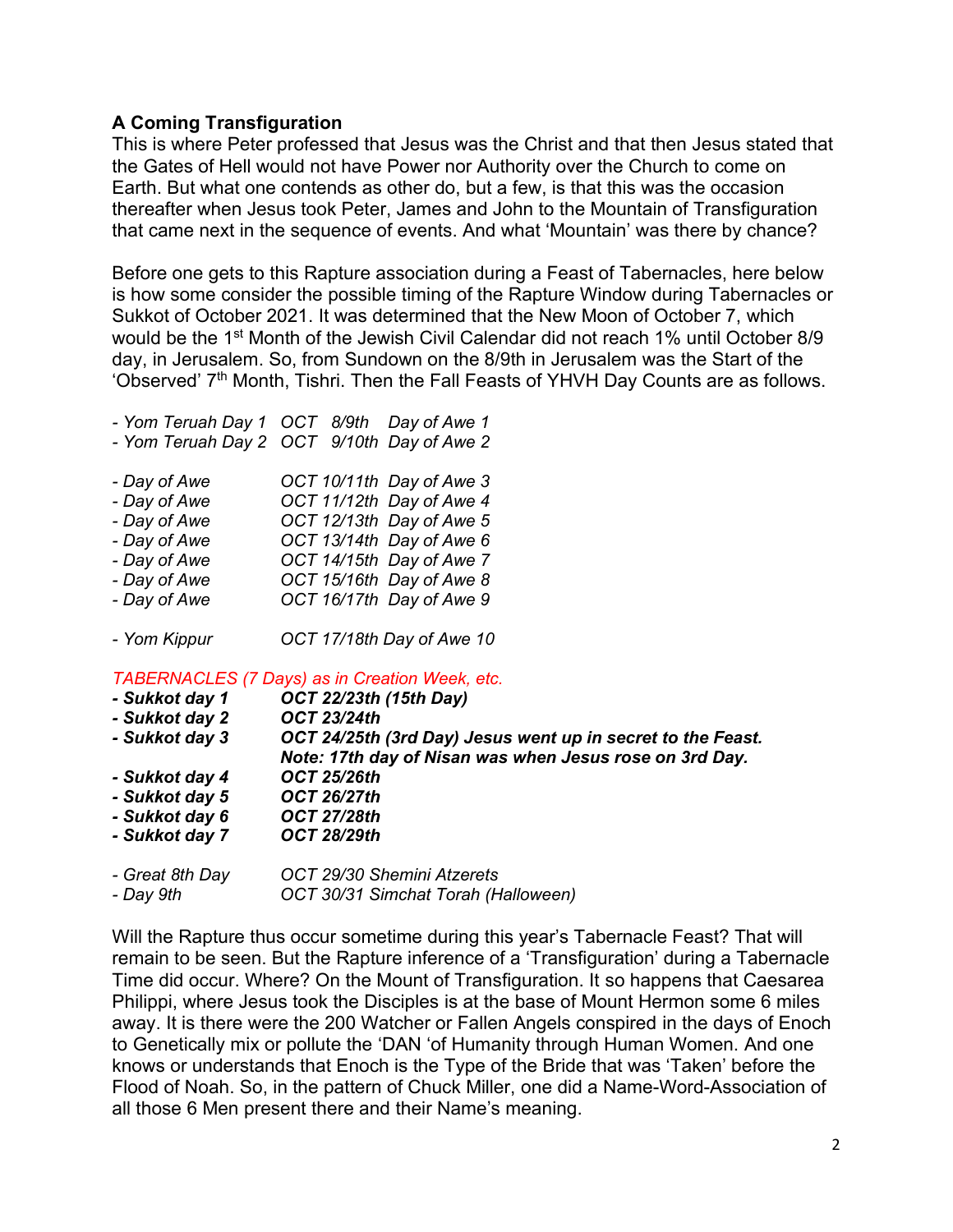### **An Extraction, Coving and Hiding**

Now, is there evidence that Mount Hermon was the actual place of the Transfiguration of Jesus? Yes, although circumstantial and numerical. How so? Consider that Peter out of fear, suggested he build the 3 Sukkah' for the 3 to include Jesus. This would then be a factor of a 6. Thus, numerically one has here a 6-6-6 factor as it was with the 200 Angels. Why? The core of the Fallen Angels had 3 main Companies who had 6 x 10 Squads of Fallen Angels for 180 total. Then the Chief of 10s had 18 total Fallen Angels. And with the Captain and their Leader, that would be 2. Thus, the total would be 180+18+2=200.

Jesus and his 'Elite Soldiers' were an antidote to the 6-6-6 Magic Pack and Rebellion induced by the Fallen Angles. The Rebel Angels used such Numerology and that specific 'Star Gate' to work their mischief. But Jesus came to neutralized just the same and with the similar numerical coefficients. What is the meaning of their 6 Names who were gathered atop this Sacred Space? In turn, it could suggest a Prophetic Cypher and perhaps what Tabernacles is also going to be about, if this Dress Rehearsal will turn out to be the Real Deal. Maybe this is why the Holy Spirit is having the Body of Christ study and focus on these Prophetic Themes presently. Now remember, that all this can just be a Dry Dress Rehearsal as all such Feasts are. But to reiterate, one knows that one day, it will be the Real Deal.

And as dire as things are getting in the World for some more than others due to the forced Lockdown, Mask Mandates and Injections, Jesus will not give His Body of Believers a Burden that they cannot hold-up under. If the Rapture or the 'Transfiguration' does take place as such events are 'Signaling', awesome. If not, one then should learn from it, observe and keep moving forward. What then is Tabernacle about in reference to the Mount of Transfiguration as described in Matthew 17:1, on Mount Hermon? Based on those 6 present there at that time and place, then the following.

| <b>NAME</b> | <b>MEANING</b>                                                         |
|-------------|------------------------------------------------------------------------|
| 1. Jesus:   | Will Save                                                              |
| 2. Moses:   | Those taken out of Water (Peoples), from Earth, to be Hidden, Covered. |
| 3. Elijah:  | All those whose YHVH is their GOD                                      |
| 4. Peter:   | The Rock, who has rescued the                                          |
| 5. James:   | Supplanters (Sinners) that have been                                   |
| 6. John:    | Graced of GOD because they are the Beloved.                            |

In the account, it is Peter that suggests making 3 Sukkahs for Moses, Elijah and Jesus. Here then is the other Number 6 summation of factors. This is why the event is strongly then associated with the Feast of Sukkot or Tabernacles. What one has observed or come to mind at this point in time with all the Tabernacle 'Signaling' that the Holy Spirit is 'Saying to the Churches', in this Prophetic Association and Typology is the following I the connection to Dan and the Gates of Hell. That the Golden Calf set-up at Dan was worshipped instead of YHVH in those days and it was associated with the Gates of Hell, the Evil Powers of Darkness and how the Fallen Angels intended to pollute the Human Genome. Guess what is repeating presently? All of that is recurring now.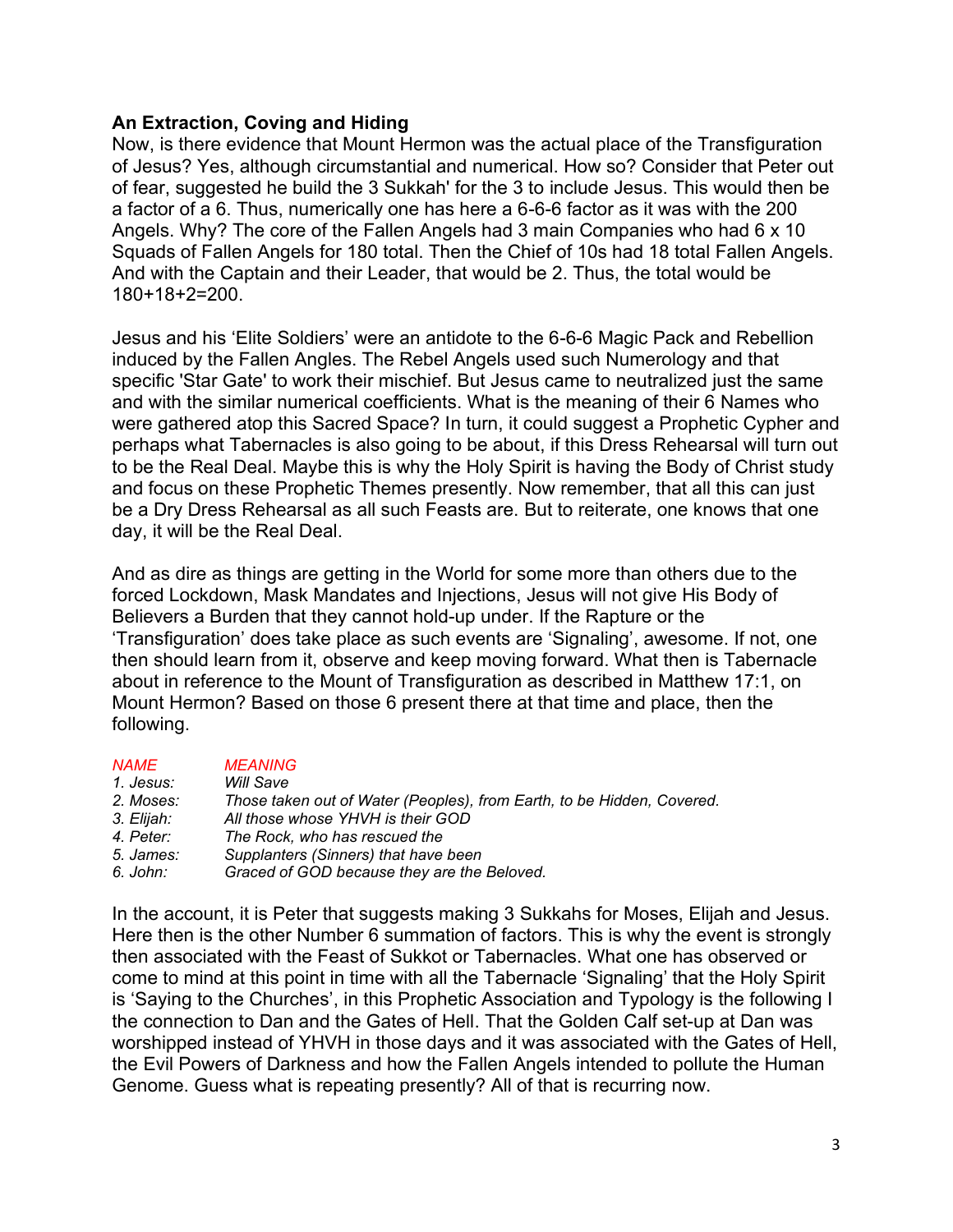#### **The 'Golden Vaccine'**

It speaks of how the Spiritual Onslaught is intense but there is a competing Spirit of Worship and Transformation in play. Jesus promises His Bride a coming Bodily Transfiguration, a 'Coving' and a 'Hiding' from the Wrath to come on the Inhabitants of the Earth. But so does Lucifer seek to offer and present a 'Bodily Transformation'. And how his Fallen Angels, Demons and Evil People following him are deceptively implementing this worldwide 'Sacred Cow' or 'Vaccine' to have the whole World worship instead.

They seek to Transform Humanity also. They seek to alter the Genome of Adam to have Power and Authority over YHVH's Crown Creation. And that is being done through the Mandated COVID Injections that will culminate in the actual Mark of the Beast to come. As many have come to realize that 'Vaccine' comes from the Latin Vacuna which means Cow. And How the World and many of GODs People even, have come to 'worship' this Injection as 'A Gift from GOD'.

Now, this is not to implicate nor judge those that have been coerced or pressured into taking the COVID Injections to feed one's Family or keep job. But… Or how on the Christ Redeemer Statue in Rio, the words were projected, 'Vaccines Save'. Then consider all of National Israel, how they have gone the way of Dan because they have no Temple. They have Messiah as Shephard and have basically come to 'worship' the Injections as their 'Savior' instead of Jesus. And it is the same People at the top that did this to the Jews during World War 2 for example.

It is estimated that over 90% of the Jewish Population have received now 2 Doses. The 3<sup>rd</sup> one now is required to be considered 'Fully Vaccinated'. But one knows that this is just the beginning. As it was promised at the beginning of the Plandemic to ask for just 14 Days to 'Flatten the Curve' and realize that the present State of Emergency, worldwide will never be retracted. So, based on a psychological induced Fear Factor and Psychosis, the majority of the World and many in that call themselves the 'Body of Christ' or Christians have turned to it to be 'Saved' from 'COVID'.

And now, as then, behind such a Luciferian Conspiracy is to destroy Humanity. It is the same Dark Forces, at it again that seek to pollute the Genome of Humanity. They have never gone away but with Technology now, it is possible for Genocide or a Culling of Humanity on a mass scale worldwide as never before seen nor achieved. This study will include some Charts to complement this 'deep dive' into such Prophetic Associations and Implications.

It will help to give a visual of the topography and as evidence from one's suppositions of what happened at Tel Dan, the Gates of Hell, and the Mount of Transfiguration, Hermon. And how one contends that the Fallen Angels or Watchers in this particular case where some that left their 1st Estate in Mars. Evidence? Consider the similar pattern on Earth mirroring their Abodes on Mars. Mere coincidence? As to the Rapture's timing? With each passing year, it is becoming very close though to the coming Day of the Bride of Christ's Bodily Transfiguration as Jesus promised.